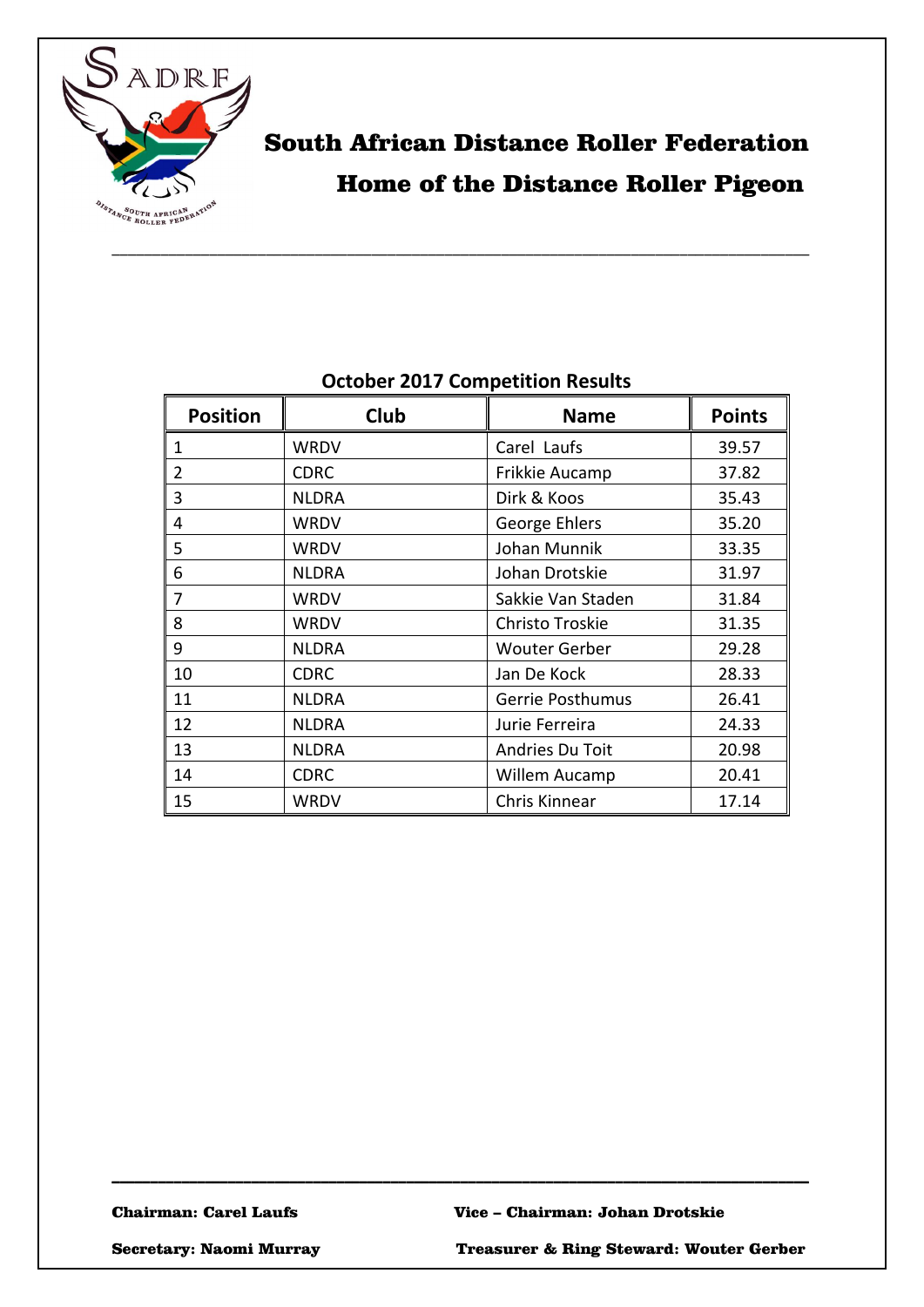

### South African Distance Roller Federation Home of the Distance Roller Pigeon

| <b>ZUIT LEARUE PUSILIUII</b> |              |                      |               |
|------------------------------|--------------|----------------------|---------------|
| <b>Position</b>              | Club         | <b>Name</b>          | <b>Points</b> |
| 1                            | <b>CDRC</b>  | Frikkie Aucamp       | 365.38        |
| $\overline{2}$               | <b>NLDRA</b> | Gerrie Posthumus     | 320.89        |
| 3                            | <b>WRDV</b>  | Sakkie van Staden    | 319.56        |
| 4                            | <b>NLDRA</b> | Johan Drotskie       | 315.89        |
| 5                            | <b>WRDV</b>  | Carel Laufs          | 292.77        |
| 6                            | <b>CDRC</b>  | Jan De Kock          | 290.23        |
| 7                            | <b>NLDRA</b> | Dirk & Koos          | 273.16        |
| 8                            | <b>WRDV</b>  | George Ehlers        | 264.17        |
| 9                            | <b>WRDV</b>  | Johan Munnik         | 254.44        |
| 10                           | <b>WRDV</b>  | Christo Troskie      | 236.73        |
| 11                           | <b>NLDRA</b> | Andries Du Toit      | 214.61        |
| 12                           | <b>CDRC</b>  | Chris Kinnear        | 200.55        |
| 13                           | <b>NLDRA</b> | Jurie Ferreira       | 186.04        |
| 14                           | <b>NLDRA</b> | <b>Wouter Gerber</b> | 173.8         |
| 15                           | <b>CDRC</b>  | Willem Aucamp        | 139.16        |
| 16                           | <b>NLDRA</b> | Johan Booyens        | 86.13         |
| 17                           | <b>CDRC</b>  | Sakkie Enslin        | 80.81         |

#### **2017 League Position**

\_\_\_\_\_\_\_\_\_\_\_\_\_\_\_\_\_\_\_\_\_\_\_\_\_\_\_\_\_\_\_\_\_\_\_\_\_\_\_\_\_\_\_\_\_\_\_\_\_\_\_\_\_\_\_\_\_\_\_\_\_\_\_\_\_\_\_\_\_\_\_\_\_\_\_\_\_\_\_\_\_\_\_\_\_\_

#### **2017 Highest Competition Point**

| <b>Position</b> | Club        | <b>Name</b>       | <b>Points</b> |
|-----------------|-------------|-------------------|---------------|
|                 | <b>CDRC</b> | Frikkie Aucamp    | 50.28         |
|                 | <b>WRDV</b> | Sakkie van Staden | 49.30         |
|                 | <b>WRDV</b> | Sakkie van Staden | 48.64         |
|                 | <b>CDRC</b> | Frikkie Aucamp    | 47.27         |
|                 | WRDV        | Sakkie van Staden | 46.87         |

\_\_\_\_\_\_\_\_\_\_\_\_\_\_\_\_\_\_\_\_\_\_\_\_\_\_\_\_\_\_\_\_\_\_\_\_\_\_\_\_\_\_\_\_\_\_\_\_\_\_\_\_\_\_\_\_\_\_\_\_\_\_\_\_\_\_\_\_\_\_\_\_\_\_\_\_\_\_\_\_\_\_\_\_\_\_\_\_\_\_

Secretary: Naomi Murray Treasurer & Ring Steward: Wouter Gerber